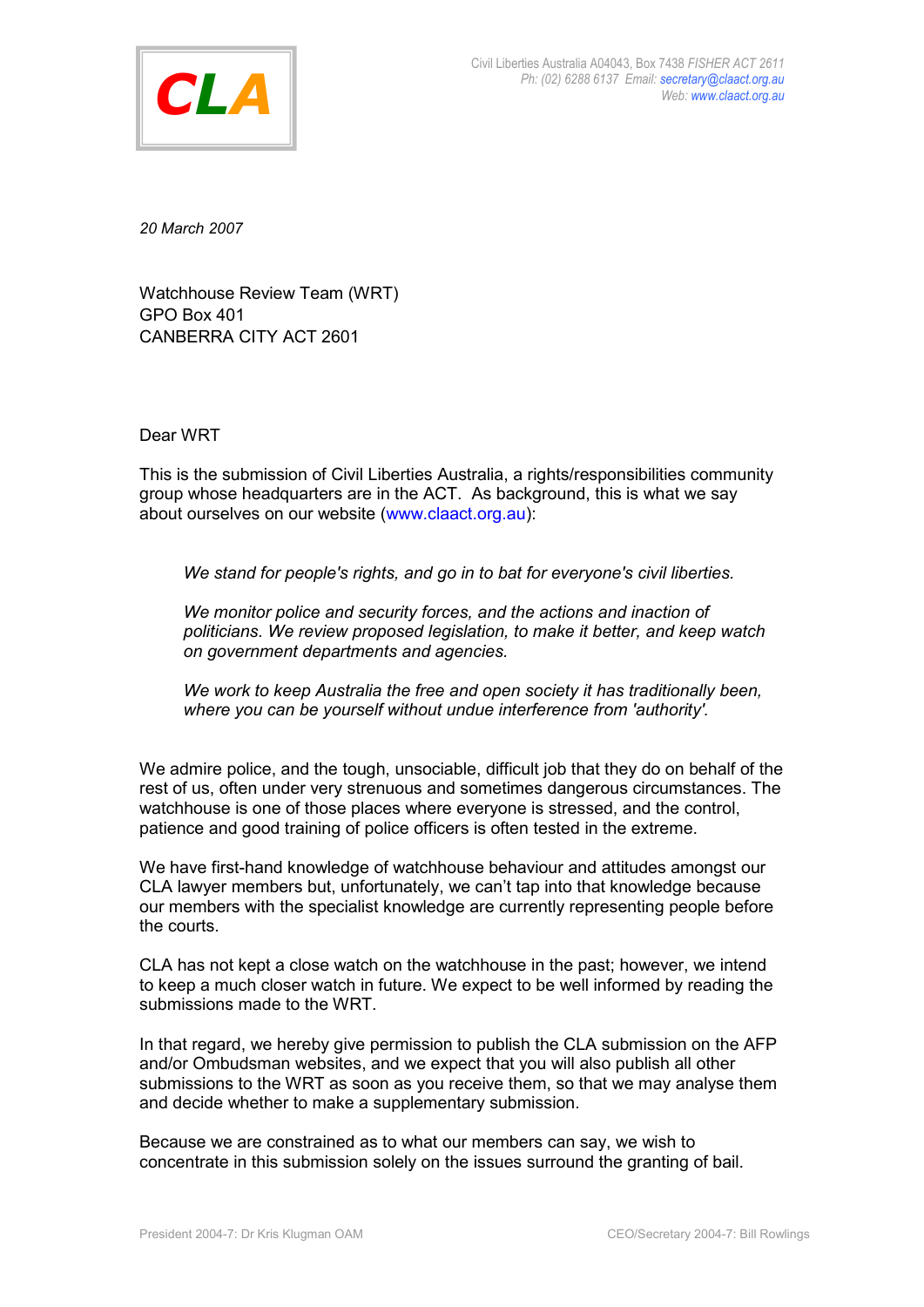$2/$ 

## **Bail issues**

CLA is concerned about the attitude of police in exercising the powers and functions vested in them under the *Bail Act 1992* (ACT). Questions surrounding the granting of bail relate to the amount of a time a person may be detained in the watchhouse, and the powers, duties and obligations of police working in the watchhouse and in related areas.

Under section 14, a superintendent or sergeant is empowered to grant an accused person bail after they have been charged, subject to limitations elsewhere in the Act.

At all times an accused person is entitled to be presumed innocent until proven guilty; it is not the role of police officers administering the Bail Act to exercise their functions so as to make decisions that have a punitive effect.

Where police refuse to grant bail, the accused person has to be taken before a court as soon as practicable, and in any case, not longer than 48 hours after the person was detained. It is then the role of a magistrate or judge to determine whether bail should be granted.

CLA contends that police take a very conservative approach to granting bail. Frequently police decide not to grant bail to an accused person, only to then have the court subsequently grant bail at its earliest opportunity. In instances where a person is entitled to bail, but is denied bail by police, the detention of that person is unnecessarily prolonged, and an unnecessary and avoidable burden is placed on the courts.

CLA believes that police often refuse bail, where an accused person could be bailed, for a number of reasons:

- Police are not familiar with their duties, powers and obligations under the Bail Act - this is a training issue;
- **Police form an adverse or unfavourable view of the detained person and,** notwithstanding the provisions of the Bail Act, refusing bail becomes a means of prolonging detention and either deliberately or inadvertently taking action which is punitive in nature; and
- Police are fearful of making mistakes or misjudging a situation that may have the effect of releasing a potentially dangerous person back into the community, and would prefer to leave the decision to the courts.

The legislature gave police the power to grant bail under the Bail Act for a reason: to prevent an unnecessary burden being placed on the courts and to prevent the unnecessary or prolonged detention of accused people. Therefore, police should exercise their powers and duties diligently under the Act.